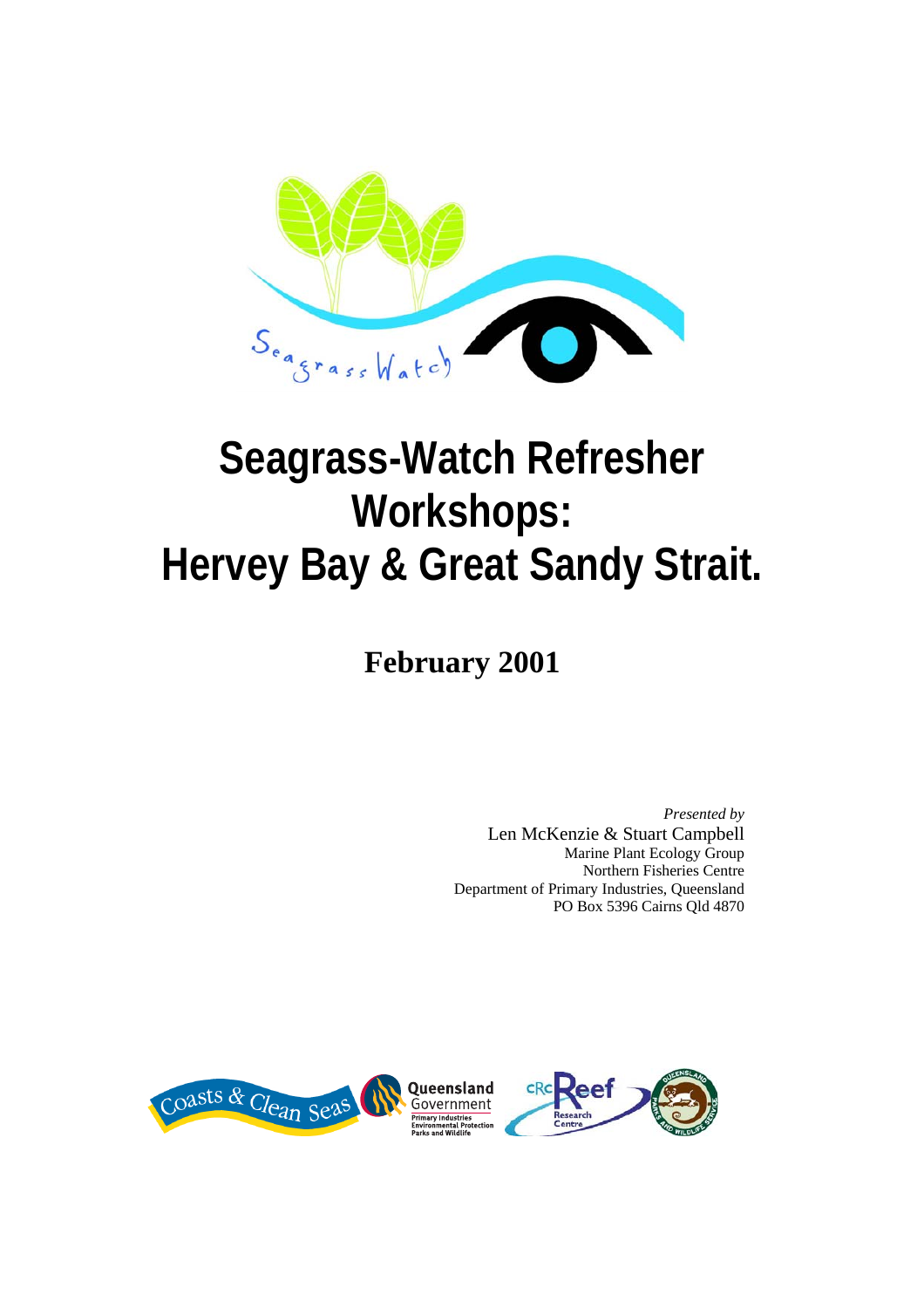### Objectives of Refresher workshops

After discussions with the community volunteers, it was considered that holding refresher workshops were the most appropriate way to present the results of ongoing monitoring at Key Sites and give the community volunteers an opportunity to contribute to the final interpretation of the data. The workshops also provided an opportunity to

- review any data collection problems (common errors filling in data sheets, how to take a good photo, etc).
- address any concerns volunteers are having in terms of recording information (eg. confusion with % epiphyte and % algae), and
- conduct a brief lab session to cover seagrass identification.

Analysis of the data in greater detail (taking any issues raised in the workshop into consideration) and present in the draft final report is due in May 2001.

### Results & outcomes of Refresher workshops

#### Location of workshops

Workshops were held at:

1. QPWS Offices, Maryborough, Monday 5th February 2001, 6:00-8:00pm

*Attended by 15 participants (including Hervey Bay Dugong & Seagrass Monitoring Program Great Sandy Strait – volunteers, and QPWS rangers)* 

2. University of Southern Queensland, Tuesday 6th February 2001, 7:00- 9:00pm.

> *Attended by 25 participants (including Hervey Bay Dugong & Seagrass Monitoring Program volunteers, QPWS rangers, EPA and DNR personel).*

#### Workshop agenda

#### 1 Status of program to date

- Len McKenzie outlined the Seagrass-Watch project in both the Hervey Bay and Great Sandy Strait regions and how the program is now in the 3rd and final year of Coasts & Clean Seas funding. CCS support finishes in November 2001.
- Community volunteers supported the continuation of the Seagrass –Watch program and expressed their concern that CCS funding will cease.
- Options were discussed for Seagrass-Watch post CCS funding and there was a general consensus for continued scientific support.
- Volunteers agreed to rally together and examine options for funding (both for the volunteer and scientific support) post CCS.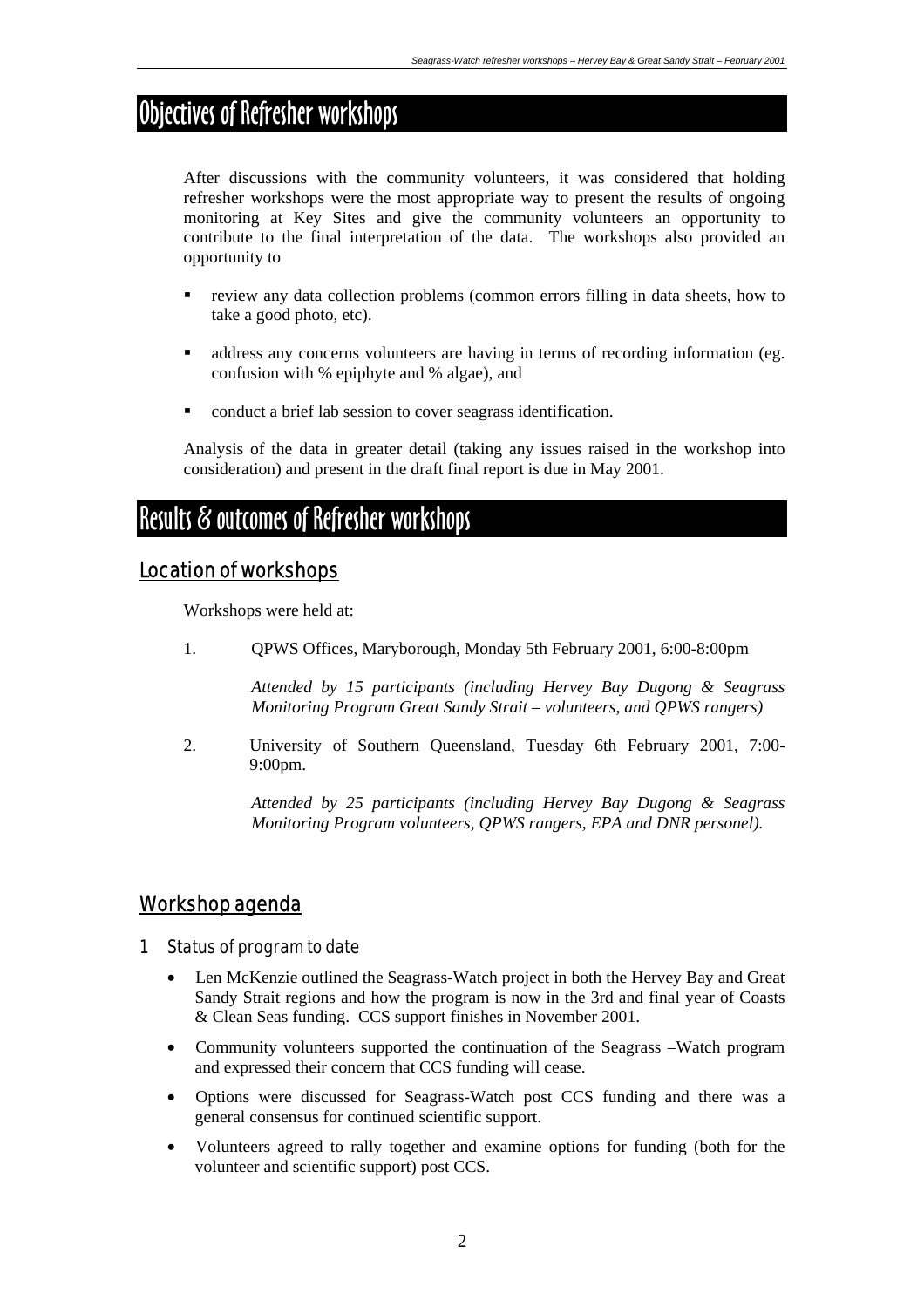- Len discussed how results of the program were being directly used to assist coastal management by government agencies such as the DPI sand QPWS. Maps of seagrass meadows have been used in the development of coastal management plans. Data on the trends in seagrass abundance has provided the only scientifically reliable baseline against which impacts associated with dredging and coastal development have been assessed (eg. *Poona dredging proposal, Burrum Heads dredging proposal, Urangan dredging proposal, etc*).
- Len suggested that one approach for continued funding was to lobby the government departments/agencies that are using the results of the monitoring to assist coastal management.
- Len discussed the International Seagrass-Watch Volunteer Forum in October 2001 and how participants should register early if they wish to attend.

#### 2 Community participation

• Len discussed how the rates of community volunteer participation have continued to increase, although the number of established monitoring sites is currently enough to adequately cover the region. There are currently 19 long-term seagrass monitoirng sites in the Great Sandy Strait and 13 sites in Hervey Bay.



**Numbers of volunteers and sites monitored as part of Seagrass-Watch from August 1999-November 2000.** 

- Community volunteers asked if there were any additional localities that would be worthy of monitoring if the volunteers were to increase their resources.
- Len and Stuart identified only 2 additional localities that would be useful to include to aid in interpreting the status of intertidal seagrass resources in the region – Moon Point (Hervey Bay) and Tinnanbar (Great Sandy Strait).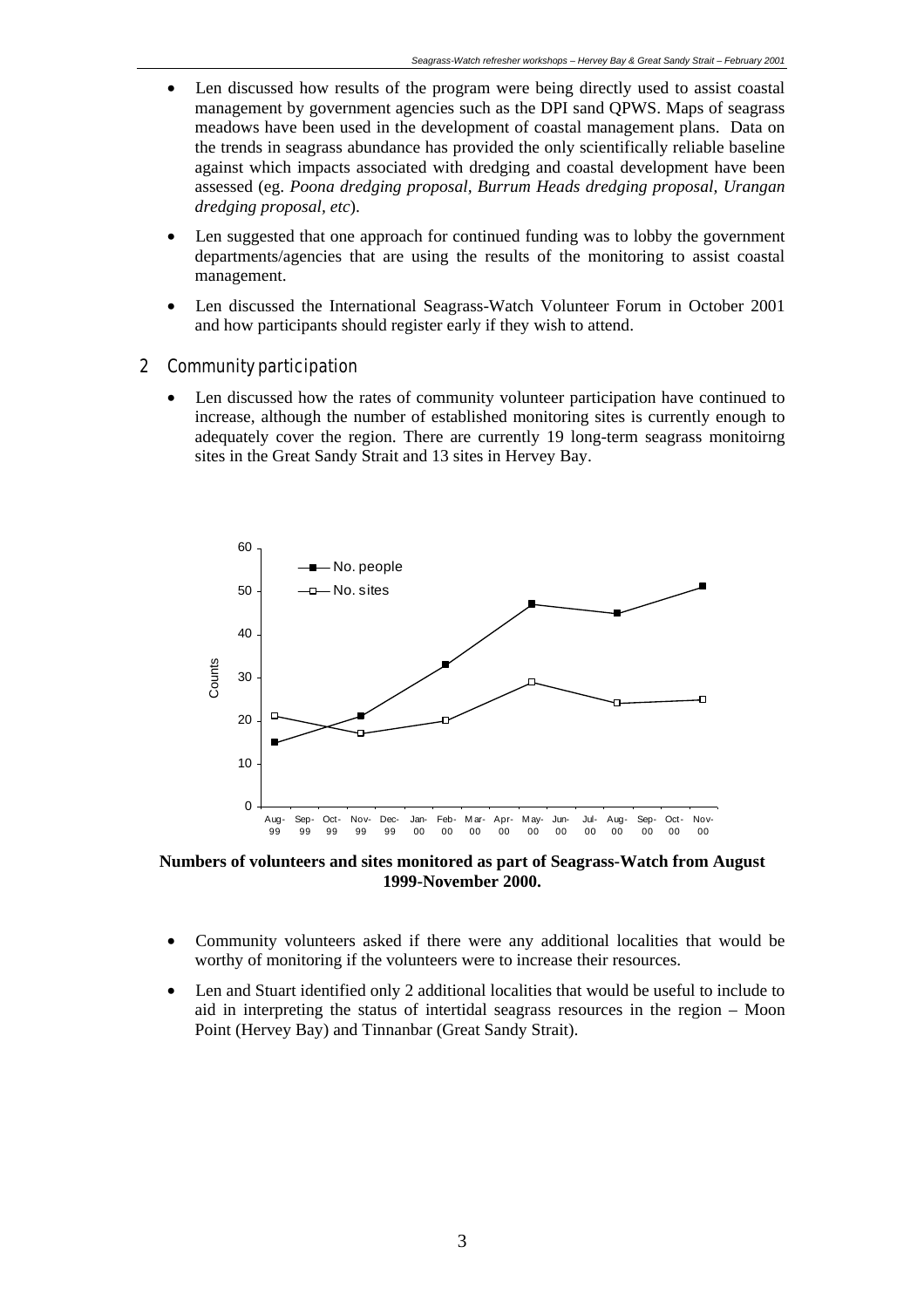#### 3 Measures of observer bias

- Len discussed the accuracy of the monitoring techniques and how the results of a trial on 19 volunteers showed that observer error declined with increasing seagrass abundance. This means that volunteers estimates of seagrass abundance have; **a)** a higher error (~30%) at low seagrass abundance (0.1-2% cover), **b**) an intermediate error (20%) at medium seagrass abundance (20% cover) and **c)** a low error (10%) at high seagrass cover (40-50%).
- Methods for further reducing observer bias were discussed and one method identified by the participants would be to produce standard cover photos more specific to localities, and also increase the number of quadrats photographed.

#### 4 The Monitoring process

- *a) Site directory* 
	- The new site directories for Hervey Bay and the Great Sandy Straits were demonstrated to the participants and a copy has been included in every monitoring kit.
- *b) Data sheets* 
	- Common errors in completing data sheets were discussed and participants were asked to help identify errors in presented examples.
	- The recording of anecdotal observations (eg. changes in seagrass abundance, dugong sightings, seagrass and algal deposition on beaches, rainfall events) on the Seagrass-Watch calendar was discussed. Participants were encouraged to use the calendar or other means to record these.
	- Participants asked if additional anecdotal observations such as daily rainfall figures would be of use, and it was decided that such information if made available could be easily accepted onto the Seagrass-Watch database.
- *c) Algae vs epiphytes* 
	- Volunteers required clarification on measuring algal epiphytes versus unattached algal abundance.
- *d) Taking a photo* 
	- The importance of taking a photograph of a monitoring quadrat and how this information is used was discussed.
	- Techniques for taking a good photograph of a monitoring quadrat were discussed and participants were presented examples of good and bad photographs.
- *e) Seed sampling* 
	- Methods of seed collecting were discussed.

#### 5 Analysis of the data (*Report card*)

- Len discussed how the scientists will use the information collected from the ongoing long-term monitoring, to give a qualitative report card (evaluation or state) on each locality monitored.
- Len discussed the categories used (eg trend in seagrass abundance, species composition, physical disturbance, *etc*) to develop the report card.
- Participants discussed indicators of seagrass decline, such as floods, impacts from pine plantations, dugong over grazing, sediment movement, low salinity exposure and high temperatures.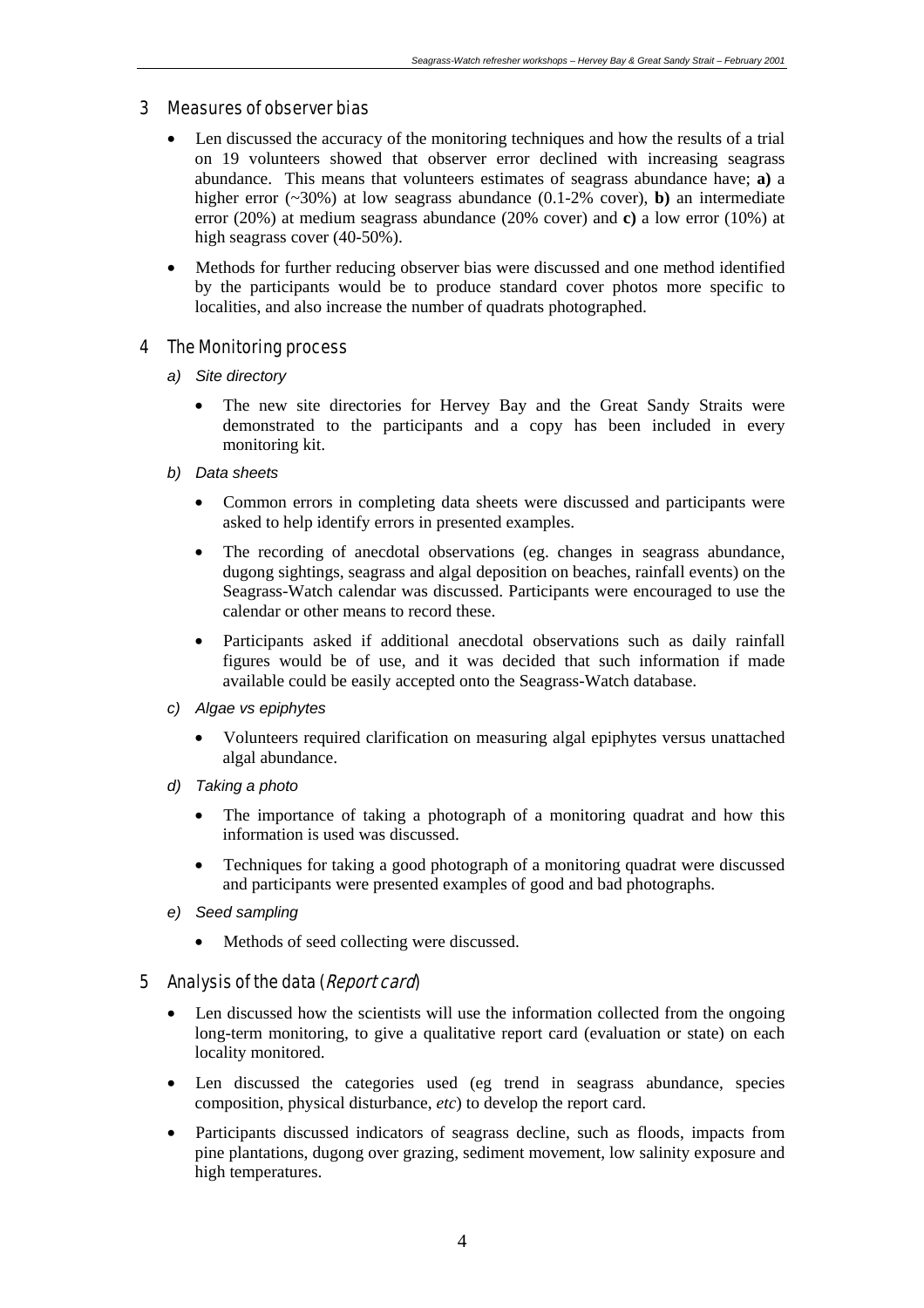#### 6 Results to date (Locality by locality feedback)

• Stuart presented the preliminary results of trends in monitoring seagrass abundance for each of the monitoring localities, and participants contributed to interpretation of the results.



**Percentage seagrass cover at all sites in Hervey Bay from August 1999 – November 2000** (BH = Burrum Heads, DD = Dundowran, TG = Toogoom, WC = Wanggoolba Creek (Fraser Island), UG = Urangan)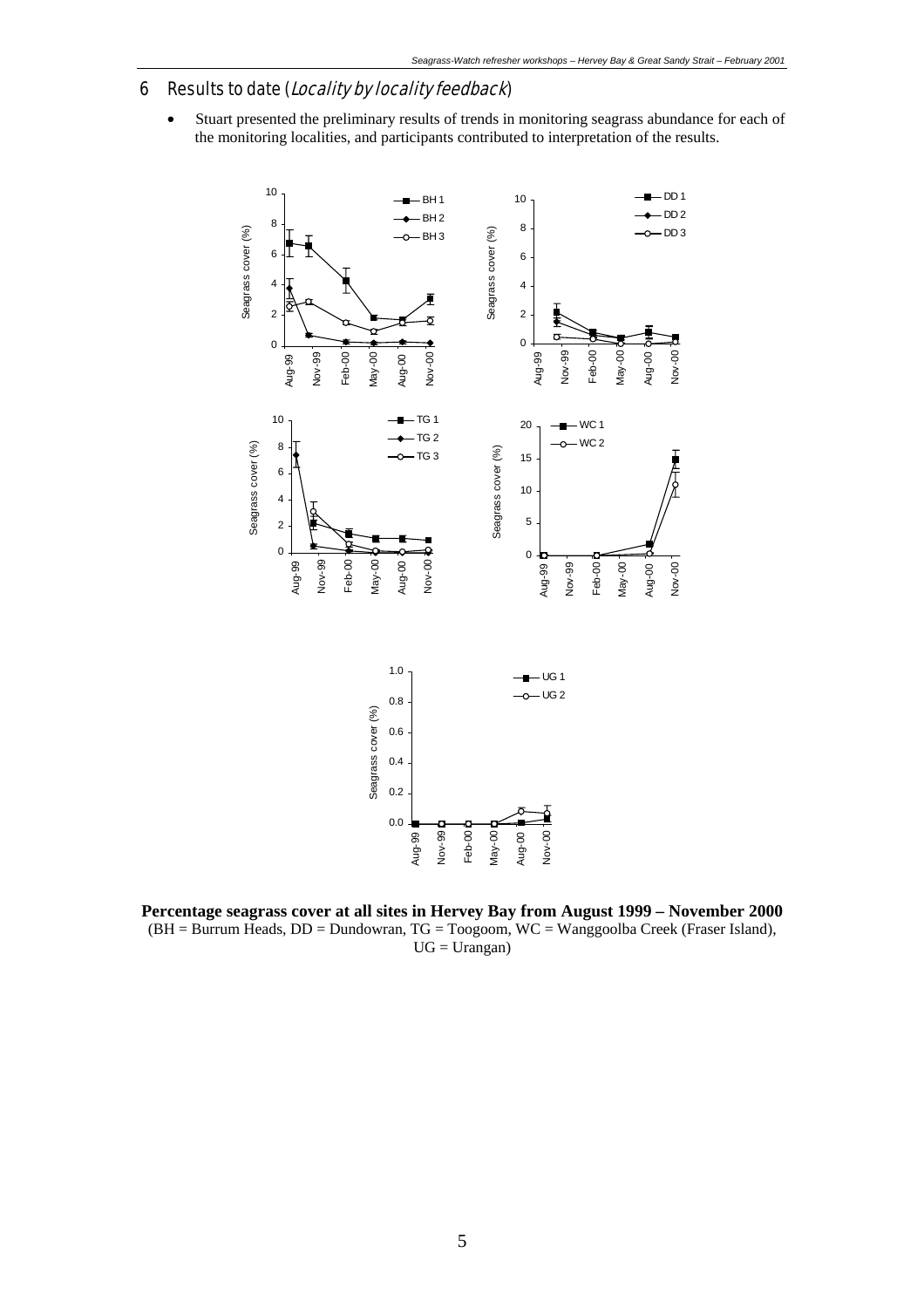

**Percentage seagrass cover at all sites in the Great Sandy Strait, from August 1999 – November 2000.** ( BN = Boonooroo, PB = Pelican Bay, PN = Poona, RI = Reef Islands )

- Participants discussed trends in seagrass abundance and composition at all sites.
- Participants discussed impacts such as dugong feeding, sediment movement, low salinity exposure and high temperatures in relation to observed seagrass trends.
- Possible impacts of Burnett River on Burrum Heads sites were discussed, however scientific opinion suggests sediment movement was likely to have a greater impact.
- Volunteers suggested that persistent movement and transport of sediment may be responsible for general decline in seagrass abundance at Toogoom and Dundowran.
- Recovery of seagrasses at Wanggoolba Creek (Fraser Island) monitoring sites was discussed. An issue was the lack of recovery at Urangan monitoring sites and the differences in the two habitats were discussed. Urangan was less likely to recover as fast as sites on Fraser Island because of its proximity to the Mary River and associated catchment and urban inputs.
- The low abundance at Poona and Boonooroo sites in Great Sandy Strait was likely to be influenced by catchment inputs. Also sewage overflow from a local Caravan Park in Boonooroo may contribute to the measured seagrass decline. The importance of sites for dugongs feeding was emphasised.
- High abundance of seagrass at Reef Island sites likely to be a result of its distance from catchment inputs and lack of exposure to discoloured waters low in salinity and high in nutrients.
- The group discussed the impacts associated with modified agricultural lands (cane and pine plantations) and the management actions necessary to allow recovery of